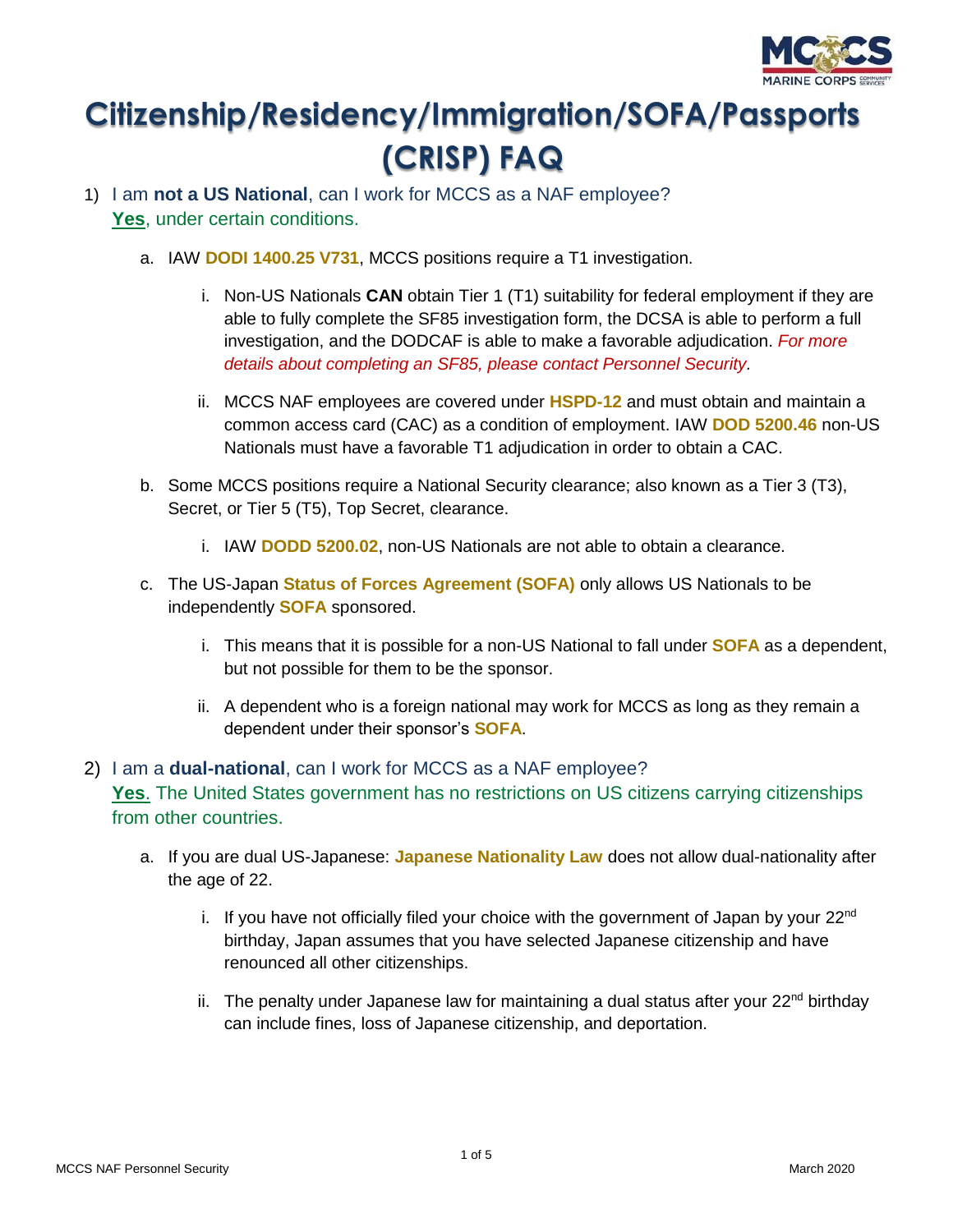

- b. It is not MCCS' jurisdiction to enforce Japanese citizenship law, however the **SOFA** stipulates that members of the civilian component must respect the laws of Japan and requires that in cases where the US authorities have no jurisdiction (such as in the case of **Japanese Nationality Law**), the US must notify Japan of the offense.
- c. In accordance with the **SOFA**, a dual national is hired by MCCS as a US National and must maintain a legal status in Japan under that nationality.
- d. Dual-nationality may make gaining a National Security clearance more difficult, but the majority of MCCS positions only require a T1 suitability investigation. *Please speak to Personnel Security for details about National Security clearances.*
- 3) I am a **permanent resident of Japan\***, can I work for MCCS as a NAF employee? **Yes.** In accordance with **USFJI 36-2611**, you will have to change your status with the Japanese Immigration Office from "Permanent Resident" to "member of the civilian component". *\*Only applies to US National permanent residents of Japan; non-US National permanent residents of Japan cannot become members of the civilian component (see item 1.c*.*).*
	- a. It is not allowed under **[US Forces Japan Instruction 36-2611](http://www.moj.go.jp/ENGLISH/information/tcon-01.html)** OR under **Japanese law** for a person to maintain both permanent residency and **SOFA** status.
	- b. If you have both statuses, it is your responsibility to report to Personnel Security or Japanese Immigration so that you can receive guidance on how to correct your situation.
		- i. IAW **USFJI 36-2611**, MCCS is mandated to have on file proof that residency status has been converted to **SOFA** for all NAF employees who were hired as permanent residents.
	- c. If you are maintaining both statuses and you do not make prompt efforts to correct your situation, you may face disciplinary action for failure to comply with a USFJ order.
- 4) I entered Japan on a **tourist visa**, can I work for MCCS as a NAF employee? **No**. Per **USFJI 36-2611,** MCCS is required to comply with the **SOFA** when sponsoring a new employee.
	- a. Pursuant to that agreement, MCCS is to send any person NOT ALREADY SOFA SPONSORED to the Japanese immigration office to remove their current visa.
	- b. If a person appears at the Immigration Office on a Temporary Visitor (aka Tourist) visa, expired visa, or with NO visa, the Immigration office shall deny the conversion and in the case of expired or NO visa, may begin the deportation process.
	- c. IAW **[Japanese Immigration Law](http://www.japaneselawtranslation.go.jp/law/detail_main?id=173&vm=2)**, Temporary Visitors are not allowed to pursue employment in Japan during their visit.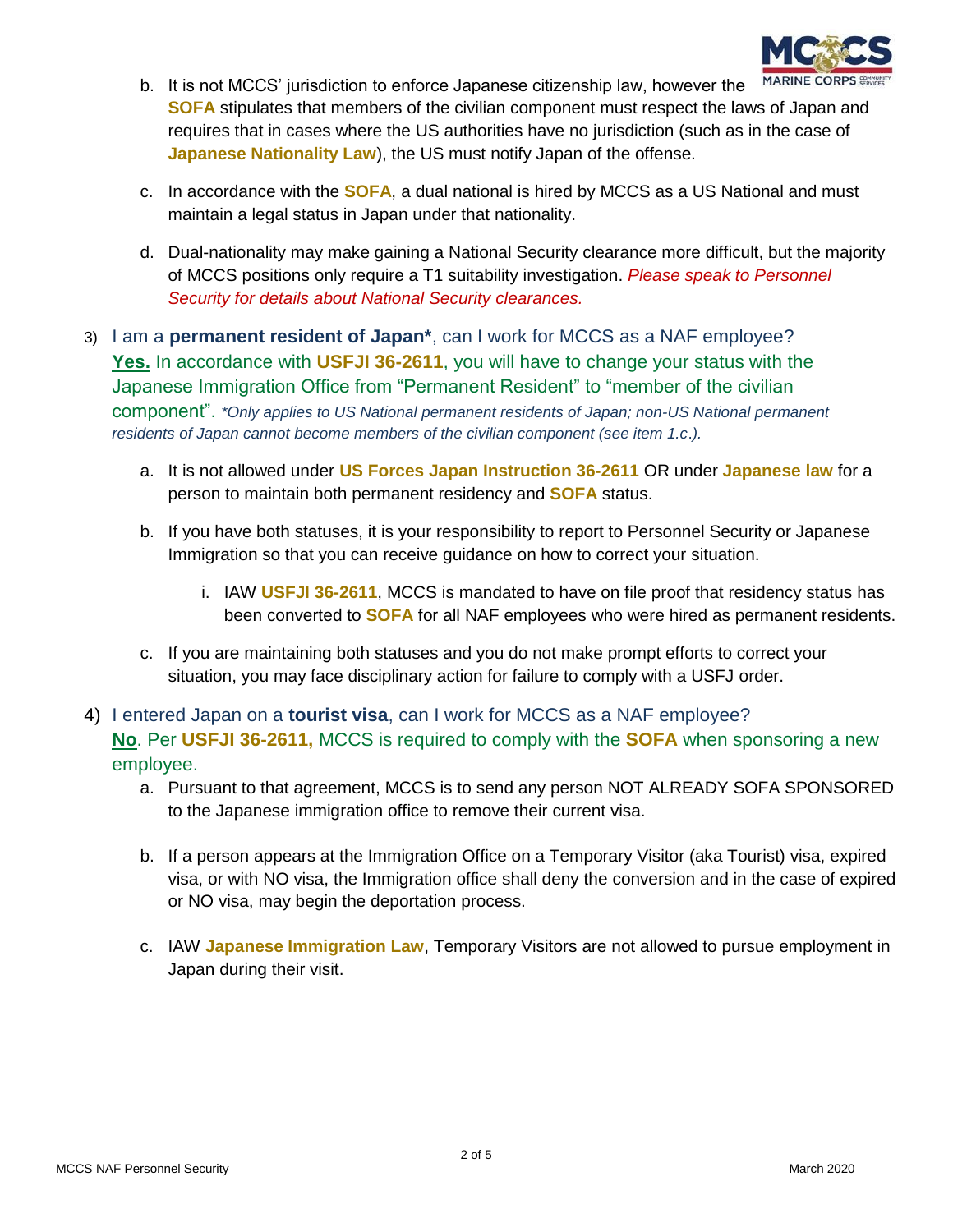

### 5) Is it possible to be a **NAF employee and NOT have SOFA**?

**No**, it is not possible. Either by your status as a dependent of a **SOFA** sponsor or by virtue of employment with MCCS, you are a 'member of the civilian component' and are thereby automatically covered under the provisions of **SOFA**.

- a. **SOFA** is not something that you can elect or decline to accept it is a status inherent to membership in the civilian component *or* dependency on a civilian component member.
- b. Therefore, **SOFA** eligibility can impact employment eligibility, just as employment status can impact **SOFA** status.
- 6) Can I have "**double SOFA status**" from two different entities? **No.**
	- a. SOFA is a binary status; you are either a member of the civilian component or you are not.
	- b. As such it is impossible to have 'two SOFA statuses' at once.
	- c. SOFA cannot be "granted" to someone who already has it.
	- d. It is possible to have *eligibility* for SOFA through more than one entity; if you lose SOFA eligibility from one entity and you still have it through another, you still have eligibility.
- 7) I am a **dependent child "aging out"** of dependent eligibility under my SOFA sponsor, but I still depend on my parents for over 50% of my support. What action do I need to take? You must provide MCCS with a **letter from the MCIPAC legal office verifying dependency** upon your parents and stating that will not be losing your SOFA eligibility due to "aging out".
- 8) What determines the **rotation date** on my Letter of Employment and the expiration date on my MCCS CAC? It depends on your SOFA status or your passport's expiration. **The maximum time is 3 years**.
	- a. If you are a **military or DOD civilian dependent**, this date is based on your official orders *or* 3 years from hire, whichever is sooner. (IAW **MCO 5512.11E**)
	- b. If you are the **dependent of a USFJ contractor**, this date is based on the contract expiration date on your sponsor's LOA *or* 3 years from hire, whichever is sooner. (IAW **USFJI 64-100**)
	- c. If you are an **MCCS World-wide hire**, this date is based on your service agreement with MCCS *or* your passport expiration date, whichever is sooner. (IAW **MCO 5512.11E**)
	- d. If you are an **MCCS local hire employee**, this date is set in 3 year increments since the last renewal *or* your passport expiration date, whichever is sooner. (IAW **MCO 5512.11E**)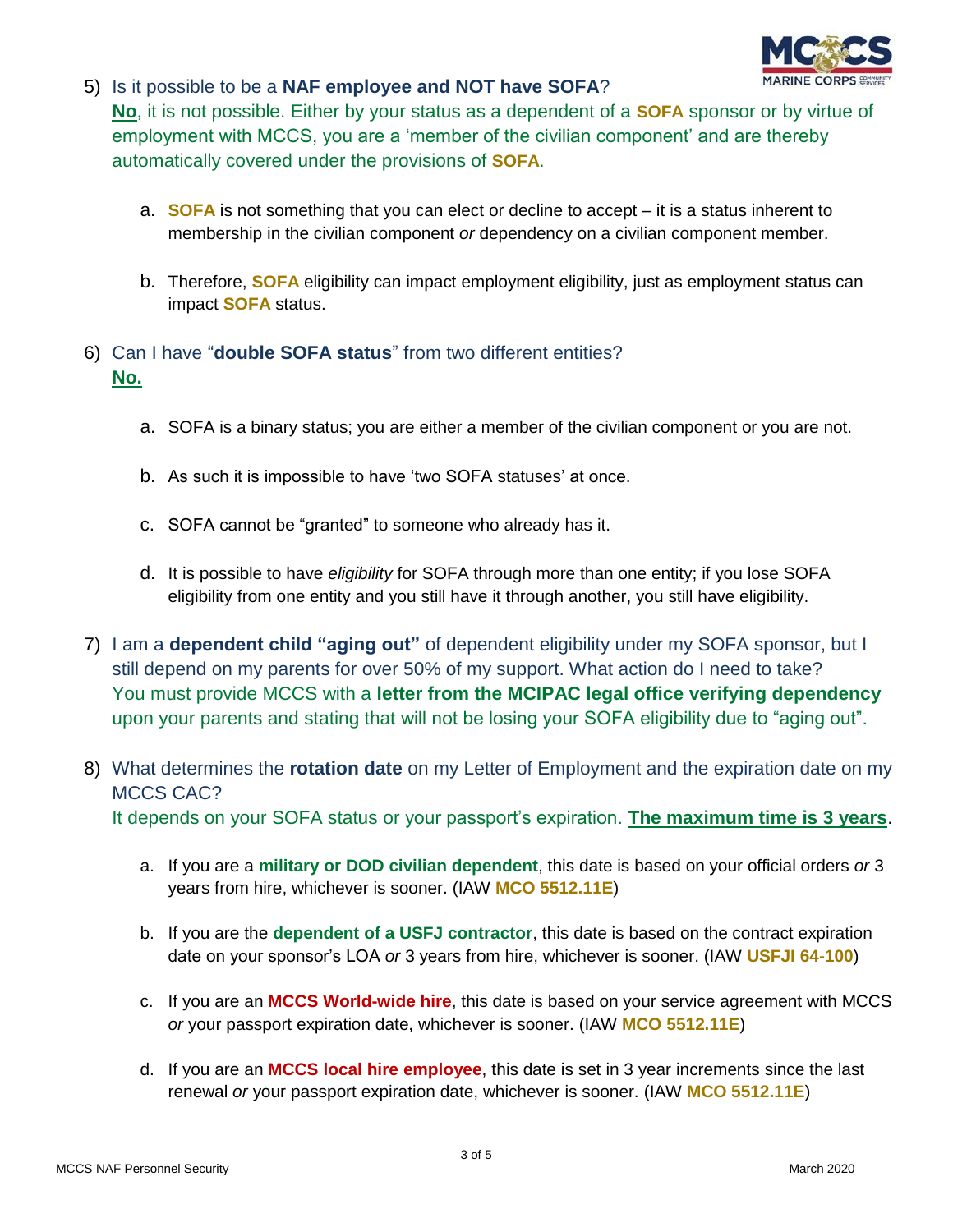

#### 9) My **passport is lost or expired**, but I don't plan to travel, do I have to get it renewed? **Yes.**

- a. Regardless of your plans to travel, you are required by **Japanese Immigration Law** to maintain a valid passport while you remain in Japan.
- b. Your passport must contain a valid exit/reentry **SOFA** stamp in the event that you must depart the country on short notice. This stamp can be obtained at any IPAC with proof of your **SOFA**.
- c. If you have both a US and a Japanese passport, be advised that IAW the **SOFA** you were hired by MCCS as a US National and must maintain a legal status in Japan under that nationality.
- d. Please note that a passport is necessary for non-combatant personnel evacuation; if your passport is lost or expired, it may not be possible to evacuate you in an emergency situation.
- e. Refer to questions 2 and 3 above for more details and *please contact personnel security for additional assistance.*

#### 10) What do I need to know about my US Passport?

- a. There are some important things to consider as a US Passport holder!
	- i. IAW **8 USC §1185**, US Nationals (including dual-nationals) are required by law to enter and exit the United States **only** using a US Passport.
	- ii. If you are listed on a state child support enforcement agency as owing \$2500 or more in child support, the State Department will not issue you a new passport.
	- iii. As of November 2017, **Megan's Law** requires that passports of persons convicted of a sex crime against a minor have the following message endorsed in the passport: *"The bearer was convicted of a sex offense against a minor, and is a covered sex offender pursuant to U.S. law."*
	- *iv.* Many countries will not allow you to enter if your passport has less than six months before expiring or if you do not have enough blank pages in your passport. *Check the Department of State's website to confirm your passport meets international requirements before booking travel!*